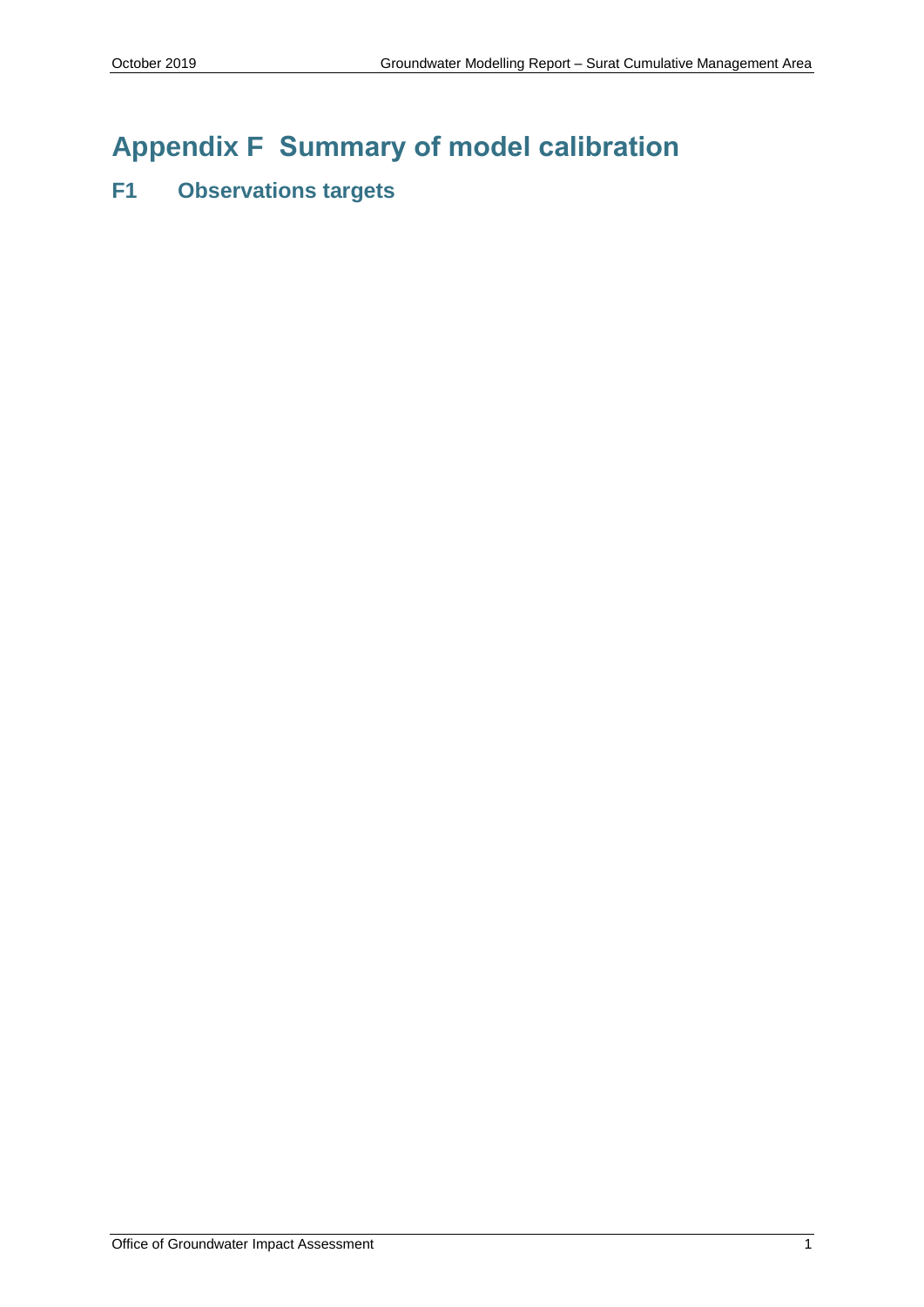|                                                                                                         |                                                                           |                                   | <b>Number of targets</b> |                         |
|---------------------------------------------------------------------------------------------------------|---------------------------------------------------------------------------|-----------------------------------|--------------------------|-------------------------|
| Observation group description                                                                           | Model-to-<br><b>Simulated</b><br>measurement<br>output type<br>comparison |                                   | 1947 steady<br>state     | 1995<br>steady<br>state |
| 1947 steady state water level estimate - layer 1                                                        | Head                                                                      | Traditional                       | 150                      | 0                       |
| 1947 steady state water level estimate – layer 2                                                        | Head                                                                      | Traditional                       | 23                       | 0                       |
| 1947 steady state water level estimate – layer 3                                                        | Head                                                                      | Traditional                       | 29                       | 0                       |
| 1947 steady state water level estimate – layer 4                                                        | Head                                                                      | Traditional                       | 38                       | $\mathbf 0$             |
| 1947 steady state water level estimate - layer 5                                                        | Head                                                                      | Traditional                       | 83                       | 0                       |
| 1947 steady state water level estimate – layer 6                                                        | Head                                                                      | Traditional                       | 77                       | 0                       |
| 1947 steady state water level estimate - layer 7                                                        | Head                                                                      | Traditional                       | 51                       | $\mathbf 0$             |
| 1947 steady state water level estimate – layer 9                                                        | Head                                                                      | Traditional                       | 4                        | $\mathbf 0$             |
| 1947 steady state water level estimate – layer 10                                                       | Head                                                                      | Traditional                       | 1                        | 0                       |
| 1947 steady state water level estimate – layer 11                                                       | Head                                                                      | Traditional                       | 1                        | $\mathsf 0$             |
| 1947 steady state water level estimate – layer 12                                                       | Head                                                                      | Traditional                       | 8                        | $\pmb{0}$               |
| 1947 steady state water level estimate – layer 13–                                                      | Head                                                                      | Traditional                       | 21                       | 0                       |
| 1947 steady state water level estimate – layer 16                                                       | Head                                                                      | Traditional                       | 10                       | $\pmb{0}$               |
| 1947 steady state water level estimate – layer 18                                                       | Head                                                                      | Traditional                       | 57                       | $\mathsf 0$             |
| 1947 steady state water level estimate – layer 19                                                       | Head                                                                      | Traditional                       | 8                        | $\mathsf 0$             |
| 1947 steady state water level estimate – layer 23                                                       | Head                                                                      | Traditional                       | 13                       | $\mathsf 0$             |
| 1947 steady state water level estimate – layer 25                                                       | Head                                                                      | Traditional                       | 1                        | 0                       |
| 1947 steady state water level estimate – layer 30                                                       | Head                                                                      | Traditional                       | 12                       | 0                       |
| 1995 steady state water level estimate -                                                                | Head                                                                      | Traditional                       | 0                        | 278                     |
| 1995 steady state water level estimate – MRV                                                            | Head                                                                      | Traditional                       | 0                        | 386                     |
| 1995 steady state water level estimate – layer 1                                                        | Head                                                                      | Traditional                       | 0                        | 970                     |
| 1995 steady state water level estimate – layer 1                                                        | Head                                                                      | Asymmetric penalty                | 0                        | 57                      |
| 1995 steady state water level estimate – layer 2                                                        | Head                                                                      | Traditional                       | 0                        | 91                      |
| 1995 steady state water level estimate - layer 2                                                        | Head                                                                      | Asymmetric penalty                | 0                        | $\overline{2}$          |
| 1995 steady state water level estimate - layer 3                                                        | Head                                                                      | Traditional                       | 0                        | 79                      |
| 1995 steady state water level estimate – layer 4                                                        | Head                                                                      | Traditional                       | 0                        | 103                     |
| 1995 steady state water level estimate - layer 4                                                        | Head                                                                      | Asymmetric penalty                | 0                        | 57                      |
| 1995 steady state water level estimate - layer 5                                                        | Head                                                                      | Traditional                       | 0                        | 261                     |
| 1995 steady state water level estimate – layer 5                                                        | Head                                                                      | Asymmetric penalty                | 0                        | 169                     |
| 1995 steady state water level estimate – layer 6                                                        | Head                                                                      | Traditional                       | 0                        | 270                     |
| 1995 steady state water level estimate – layer 6                                                        | Head                                                                      | Asymmetric penalty                | $\mathbf 0$              | 126                     |
| 1995 steady state water level estimate – layer 7                                                        | Head                                                                      | Traditional                       | 0                        | 243                     |
| 1995 steady state water level estimate – layer 7                                                        | Head                                                                      | Asymmetric penalty                | 0                        | 103                     |
| 1995 steady state water level estimate – layer 9                                                        | Head                                                                      | Traditional                       | 0                        | 25                      |
| 1995 steady state water level estimate – layer 9                                                        | Head                                                                      | Asymmetric penalty                | 0                        | 56                      |
| 1995 steady state water level estimate – layer 10                                                       | Head                                                                      | Traditional                       | 0                        | 10                      |
| 1995 steady state water level estimate – layer 10                                                       | Head                                                                      | Asymmetric penalty                | 0                        | 22                      |
| 1995 steady state water level estimate – layer 11                                                       | Head                                                                      | Traditional                       | 0                        | 2                       |
| 1995 steady state water level estimate - layer 11                                                       | Head<br>Head                                                              | Asymmetric penalty<br>Traditional | 0                        | 3<br>69                 |
| 1995 steady state water level estimate – layer 12                                                       |                                                                           | Asymmetric penalty                | 0<br>0                   |                         |
| 1995 steady state water level estimate - layer 12<br>1995 steady state water level estimate - layer 13- | Head<br>Head                                                              | Traditional                       | 0                        | 79<br>43                |
| 1995 steady state water level estimate - layer 13-                                                      | Head                                                                      | Asymmetric penalty                | 0                        | 240                     |
| 1995 steady state water level estimate – layer 16                                                       | Head                                                                      | Traditional                       | 0                        | 62                      |
| 1995 steady state water level estimate – layer 16                                                       | Head                                                                      | Asymmetric penalty                | 0                        | 121                     |
|                                                                                                         | Head                                                                      | Traditional                       | 0                        | 343                     |
| 1995 steady state water level estimate – layer 18<br>1995 steady state water level estimate - layer 18  | Head                                                                      | Asymmetric penalty                | 0                        | 606                     |
| 1995 steady state water level estimate – layer 19                                                       | Head                                                                      | Traditional                       | 0                        | 49                      |
| 1995 steady state water level estimate – layer 19                                                       | Head                                                                      | Asymmetric penalty                | 0                        | 224                     |
| 1995 steady state water level estimate - layer 21                                                       | Head                                                                      | Traditional                       | 0                        | 5                       |
| 1995 steady state water level estimate - layer 21                                                       | Head                                                                      | Asymmetric penalty                | 0                        | 24                      |
| 1995 steady state water level estimate - layer 23                                                       | Head                                                                      | Traditional                       | 0                        | 21                      |
| 1995 steady state water level estimate - layer 23                                                       | Head                                                                      | Asymmetric penalty                | 0                        | 180                     |
| 1995 steady state water level estimate - layer 25                                                       | Head                                                                      | Traditional                       | 0                        | 47                      |

| Table F1-1 Summary of observation targets for steady state simulation |  |  |  |
|-----------------------------------------------------------------------|--|--|--|
|-----------------------------------------------------------------------|--|--|--|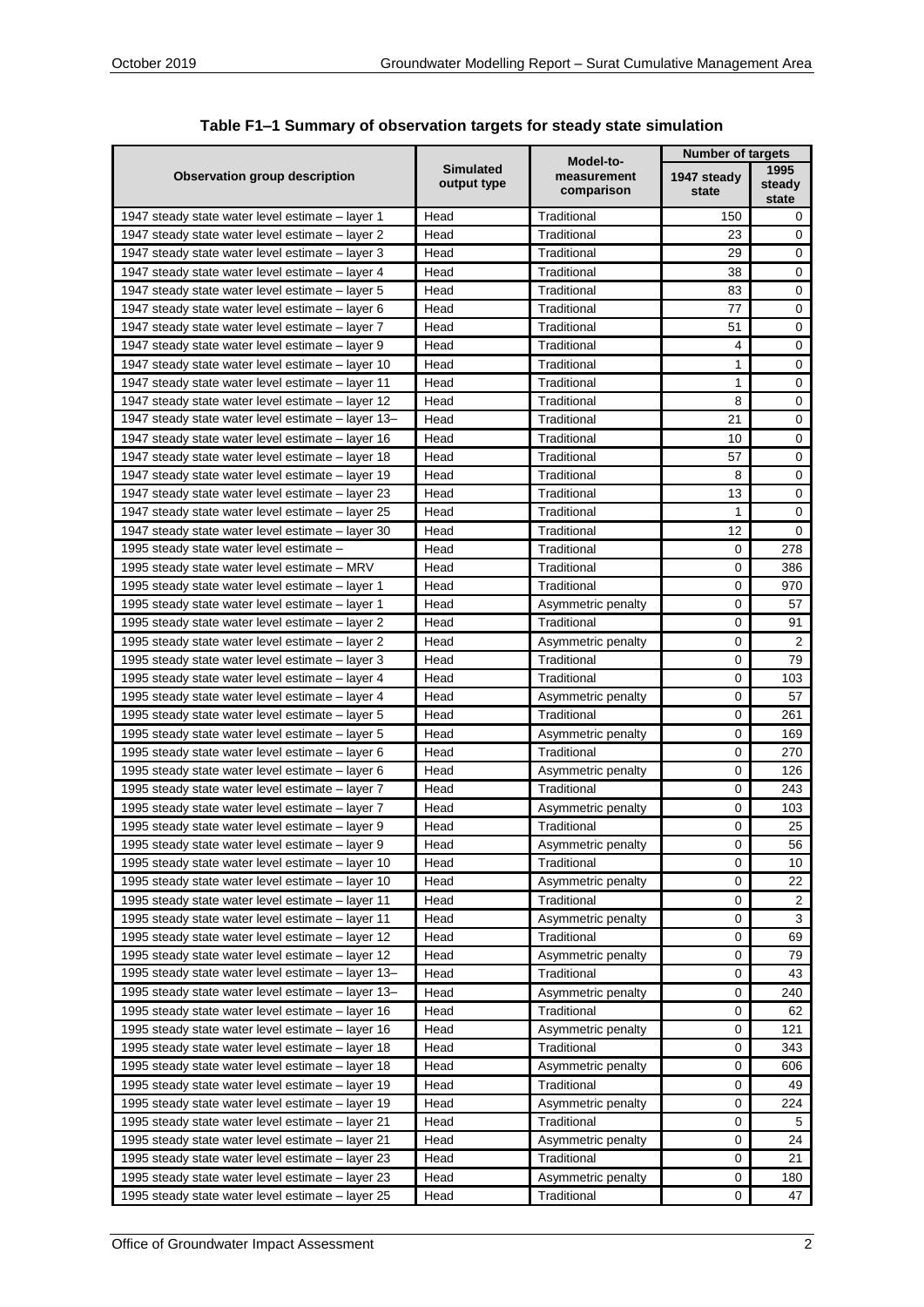|                                                                                                     |                                 | Model-to-                 | <b>Number of targets</b> |                         |
|-----------------------------------------------------------------------------------------------------|---------------------------------|---------------------------|--------------------------|-------------------------|
| <b>Observation group description</b>                                                                | <b>Simulated</b><br>output type | measurement<br>comparison | 1947 steady<br>state     | 1995<br>steady<br>state |
| 1995 steady state water level estimate – layer 25                                                   | Head                            | Asymmetric penalty        | 0                        | 52                      |
| 1995 steady state water level estimate - layer 28                                                   | Head                            | Traditional               | $\Omega$                 | 17                      |
| 1995 steady state water level estimate – layer 28                                                   | Head                            | Asymmetric penalty        | $\Omega$                 | 2                       |
| 1995 steady state water level estimate – layer 29                                                   | Head                            | Traditional               | 0                        | 6                       |
| 1995 steady state water level estimate – layer 29                                                   | Head                            | Asymmetric penalty        | $\Omega$                 | 2                       |
| 1995 steady state water level estimate - layer 30                                                   | Head                            | Traditional               | $\mathbf 0$              | 148                     |
| 1995 steady state water level estimate - layer 30                                                   | Head                            | Asymmetric penalty        | $\Omega$                 | 1                       |
| 1995 steady state water level estimate - layer 32                                                   | Head                            | Traditional               | 0                        | 1                       |
| 1995 steady state water level estimate - layer 34                                                   | Head                            | Traditional               | $\Omega$                 | 108                     |
| 1995 steady state water level estimate to<br>ameliorate excessive local drawdown near Moonie        | Head                            | One-sided penalty         | 0                        | 1                       |
| 1995 steady state water level difference estimated<br>between Condamine and underlying GAB aquifers | Vertical head<br>difference     | Traditional               | $\Omega$                 | 96                      |
| 1995 steady state water level difference estimated<br>between MRV and underlying GAB aquifers       | Vertical head<br>difference     | Traditional               | 0                        | 164                     |
| Estimated 1995 steady state non-CSG extraction<br>from the Condamine                                | Flow budget -<br>drains         | One-sided penalty         | 0                        | $\mathbf{1}$            |
| Estimated 1995 steady state non-CSG extraction<br>from the MRV                                      | Flow budget -<br>drains         | One-sided penalty         | 0                        | 14                      |
| Estimated 1995 steady state flux exchange with the<br>Condamine                                     | Flow budget -<br>various        | One-sided penalty         | 0                        | 1                       |
| Parallel flow to western GHB - layer 4                                                              | Horizontal head                 | Traditional               | 34                       | $\mathbf 0$             |
| Parallel flow to western GHB - layer 5                                                              | Horizontal head                 | Traditional               | 35                       | $\Omega$                |
| Parallel flow to western GHB - layer 7                                                              | Horizontal head                 | Traditional               | 36                       | $\mathbf 0$             |
| Parallel flow to western GHB - layer 9                                                              | Horizontal head                 | Traditional               | 32                       | $\mathbf 0$             |
| Parallel flow to western GHB - layer 10                                                             | Horizontal head                 | Traditional               | 32                       | 0                       |
| Parallel flow to western GHB - layer 12                                                             | Horizontal head                 | Traditional               | 5                        | 0                       |
| Parallel flow to western GHB - layer 13                                                             | Horizontal head                 | Traditional               | 8                        | 0                       |
| Parallel flow to western GHB - layer 14                                                             | Horizontal head                 | Traditional               | 12                       | 0                       |
| Parallel flow to western GHB - layer 15                                                             | Horizontal head                 | Traditional               | 23                       | 0                       |
| Parallel flow to western GHB - layer 16                                                             | Horizontal head                 | Traditional               | 34                       | 0                       |
| Parallel flow to western GHB - laver 18                                                             | Horizontal head                 | Traditional               | 23                       | $\Omega$                |
| Parallel flow to western GHB - layer 19                                                             | Horizontal head                 | Traditional               | 23                       | $\Omega$                |
| Parallel flow to western GHB - layer 21                                                             | Horizontal head                 | Traditional               | 3                        | 0                       |
| Parallel flow to western GHB - layer 23                                                             | Horizontal head                 | Traditional               | 8                        | $\Omega$                |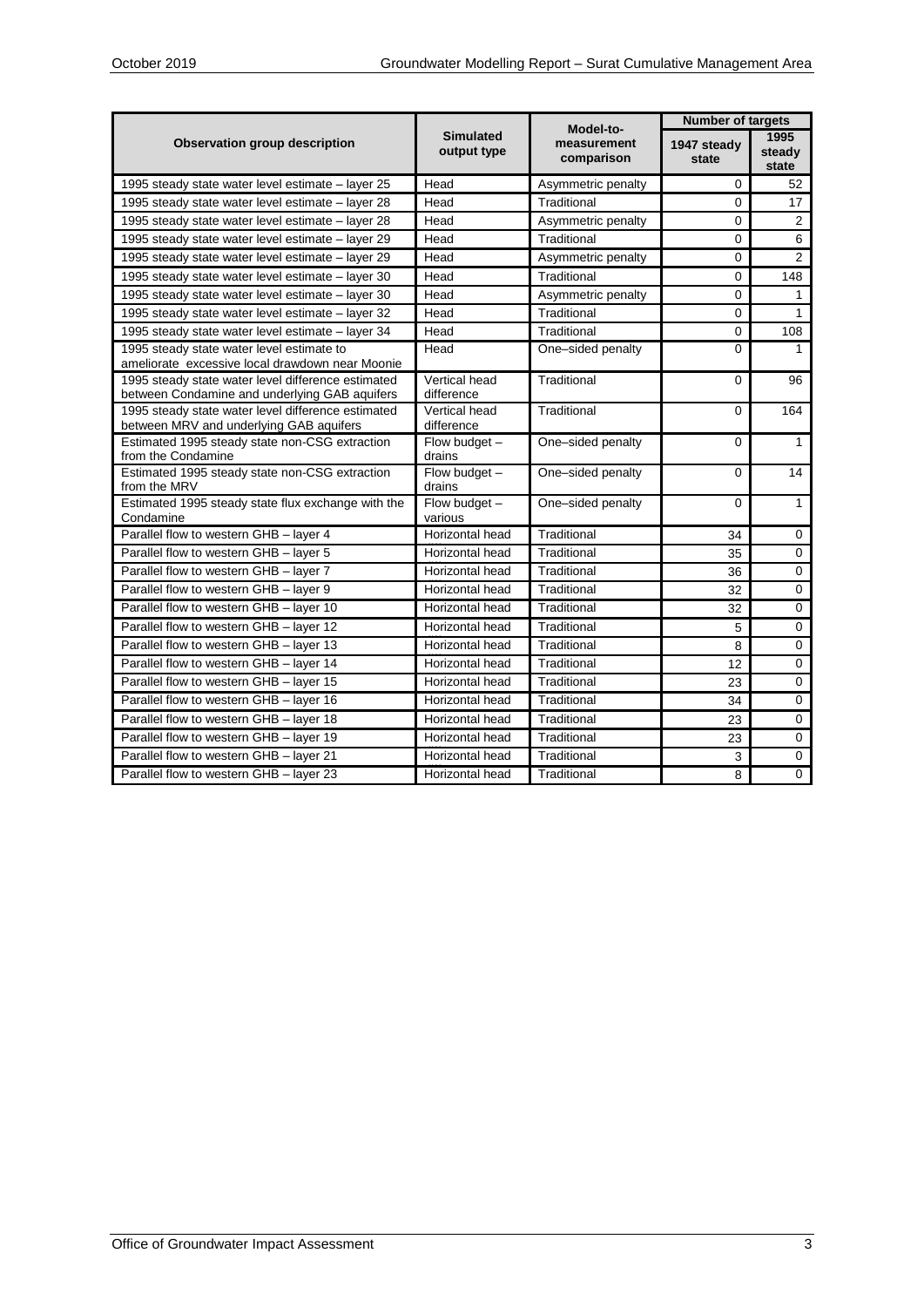| <b>Observation group description</b>                                                              | Simulated output type    | Model-to-measurement<br>comparison | <b>Number of</b><br>targets |
|---------------------------------------------------------------------------------------------------|--------------------------|------------------------------------|-----------------------------|
| Monitored water levels - layer 9                                                                  | Head                     | Traditional                        | 1255                        |
| Monitored water levels - laver 10                                                                 | Head                     | Traditional                        | 994                         |
| Monitored water levels - layer 12                                                                 | Head                     | Traditional                        | 1931                        |
| Monitored water levels - layer 13 - 15                                                            | Head                     | Traditional                        | 3947                        |
| Monitored water levels - layer 16                                                                 | Head                     | Traditional                        | 2311                        |
| Monitored water levels - layer 18                                                                 | Head                     | Traditional                        | 3131                        |
| Monitored water levels - layer 19                                                                 | Head                     | Traditional                        | 1099                        |
| Monitored water levels - layer 23                                                                 | Head                     | Traditional                        | 802                         |
| Monitored water levels - layer 23 (APLNG - Spring Gully and Reedy Creek)                          | Head                     | Traditional                        | 1772                        |
| Monitored water levels $-$ layer 28 $-$ 29                                                        | Head                     | Traditional                        | 297                         |
| Monitored water level changes - layer 9                                                           | Temporal head difference | Traditional                        | 1225                        |
| Monitored water level changes - layer 10                                                          | Temporal head difference | Traditional                        | 971                         |
| Monitored water level changes - layer 12                                                          | Temporal head difference | Traditional                        | 1878                        |
| Monitored water level changes - layer 13 - 15                                                     | Temporal head difference | Traditional                        | 3839                        |
| Monitored water level changes - layer 16                                                          | Temporal head difference | Traditional                        | 2255                        |
| Monitored water level changes - layer 18                                                          | Temporal head difference | Traditional                        | 3053                        |
| Monitored water level changes - layer 19                                                          | Temporal head difference | Traditional                        | 1072                        |
| Monitored water level changes - layer 23                                                          | Temporal head difference | Traditional                        | 764                         |
| Monitored water level changes - layer 23 (APLNG - Spring Gully and Reedy Creek)                   | Temporal head difference | Traditional                        | 1727                        |
| Monitored water level changes - layer 28 - 29                                                     | Temporal head difference | Traditional                        | 285                         |
| Monitored water level differences between Condamine Alluvium and GAB aquifers                     | Vertical head difference | Traditional                        | 278                         |
| Monitored water level differences between Gubberamunda and Springbok Sandstone                    | Vertical head difference | Traditional                        | 197                         |
| Monitored water level differences between Springbok Sandstone and Walloon Coal<br><b>Measures</b> | Vertical head difference | Traditional                        | 225                         |
| Monitored water level differences between Walloon Coal Measures and Hutton Sandstone              | Vertical head difference | Traditional                        | 210                         |
| Monitored water level differences within Walloon Coal Measures                                    | Vertical head difference | Traditional                        | 785                         |
| Monitored water level differences within Hutton Sandstone                                         | Vertical head difference | Traditional                        | 129                         |
| Estimated/metered non-CSG extractive volumes (post-derating) - Boxvale Sandstone                  | Flow budget - wells      | One-sided penalty                  | 276                         |
| Estimated/metered non-CSG extractive volumes (post-derating) - Clematis Sandstone                 | Flow budget - wells      | One-sided penalty                  | 276                         |
| Estimated/metered non-CSG extractive volumes (post-derating) - Gubberamunda<br>Sandstone          | Flow budget - wells      | One-sided penalty                  | 276                         |
| Estimated/metered non-CSG extractive volumes (post-derating) - Hutton Sandstone                   | Flow budget - wells      | One-sided penalty                  | 276                         |
| Estimated/metered non-CSG extractive volumes (post-derating) - Precipice Sandstone                | Flow budget - wells      | One-sided penalty                  | 276                         |
| Estimated/metered non-CSG extractive volumes (post-derating) - Springbok Sandstone                | Flow budget - wells      | One-sided penalty                  | 276                         |
| Estimated/metered non-CSG extractive volumes (post-derating) - Walloon Coal<br><b>Measures</b>    | Flow budget - wells      | One-sided penalty                  | 276                         |
| Maximum allowable water level for reinjection - Precipice Sandstone (APLNG - Spring<br>Gully)     | Head                     | One-sided penalty                  | -1                          |

#### **Table F1-2 Summary of observation targets for transient simulation**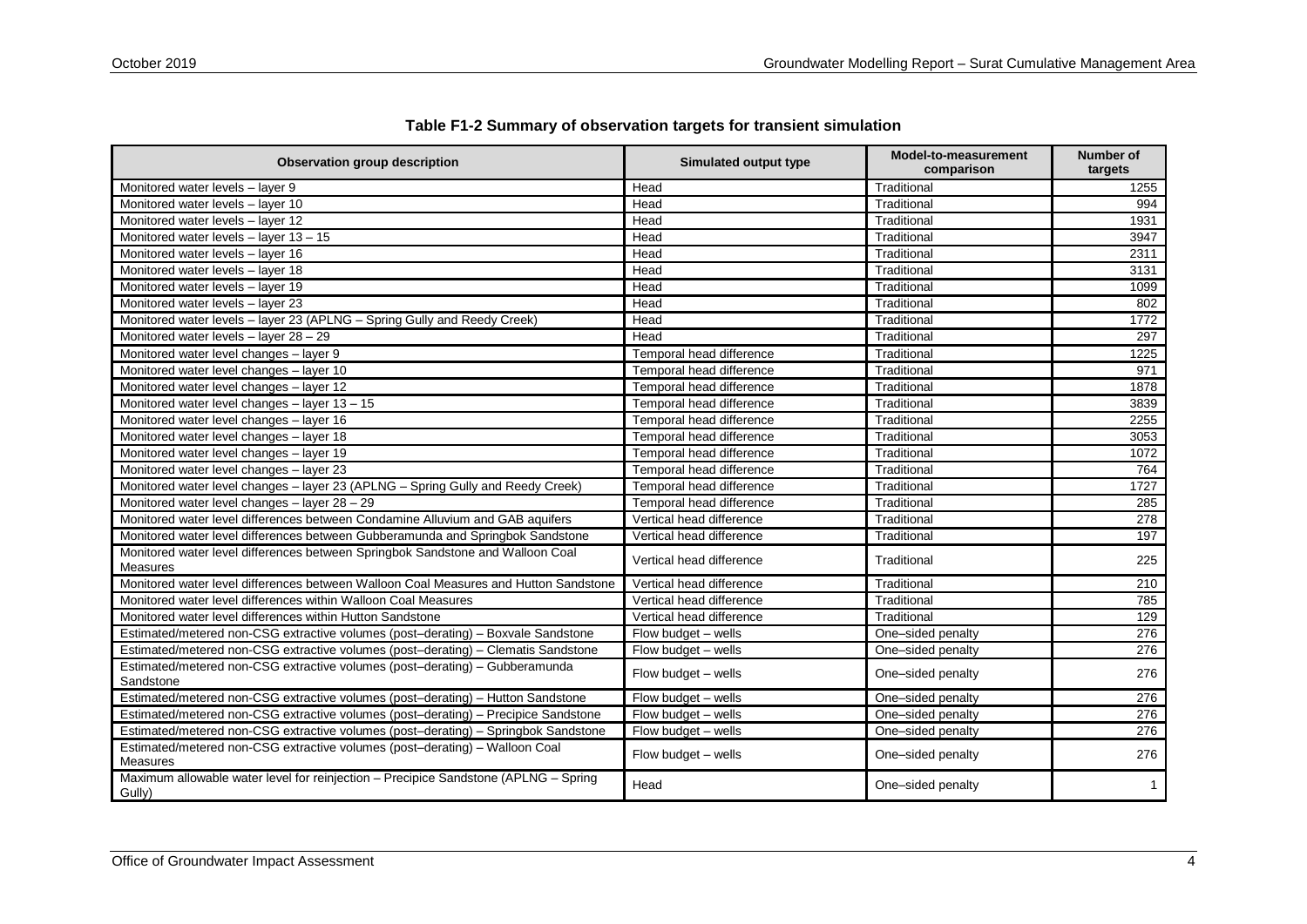| Observation group description                                                                                                       | Simulated output type    | Model-to-measurement<br>comparison | <b>Number of</b><br>targets |
|-------------------------------------------------------------------------------------------------------------------------------------|--------------------------|------------------------------------|-----------------------------|
| Metered CSG water reinjection rates (APLNG – Reedy Creek)                                                                           | Flow budget – injection  | One-sided penalty                  | 35                          |
| Metered CSG water reinjection rates (APLNG – Spring Gully)                                                                          | Flow budget – injection  | One-sided penalty                  | 34                          |
| Metered CSG water production rates - Total WCM                                                                                      | Flow budget - drains     | Traditional                        | 276                         |
| Metered CSG water production rates - Total Bandanna                                                                                 | Flow budget – drains     | Traditional                        | 276                         |
| Metered CSG water production rates - Total Cattle Creek                                                                             | Flow budget – drains     | Traditional                        | 276                         |
| Metered CSG water production rates - Company development areas                                                                      | Flow budget - drains     | Traditional                        | 5796                        |
| Water levels in Walloon Coal Measures (QGC) from ECLIPSE Dual Phase Flow Simulator                                                  | Head                     | Traditional                        | 4693                        |
| Water level differences within Walloon Coal Measures (QGC) from ECLIPSE Dual Phase<br><b>Flow Simulator</b>                         | Vertical head difference | Traditional                        | 1658                        |
| Water saturations within Walloon Coal Measures (QGC) from ECLIPSE Dual Phase Flow<br>Simulator                                      | Saturation               | Traditional                        | 4693                        |
| Minimum water level differences within Walloon Coal Measures (non-QGC) from<br><b>ECLIPSE Dual Phase Flow Simulator</b>             | Vertical head difference | One-sided penalty                  | 189                         |
| Minimum water level differences within Bandanna Formation from ECLIPSE Dual Phase<br><b>Flow Simulator</b>                          | Vertical head difference | One-sided penalty                  | 210                         |
| Long-term average water saturations near CSG wells within Walloon Coal Measures<br>(non-QGC) from ECLIPSE Dual Phase Flow Simulator | Saturation               | One-sided penalty                  | 973                         |
| Long-term average water saturations near CSG wells within Bandanna Formation from<br><b>ECLIPSE Dual Phase Flow Simulator</b>       | Saturation               | One-sided penalty                  | 429                         |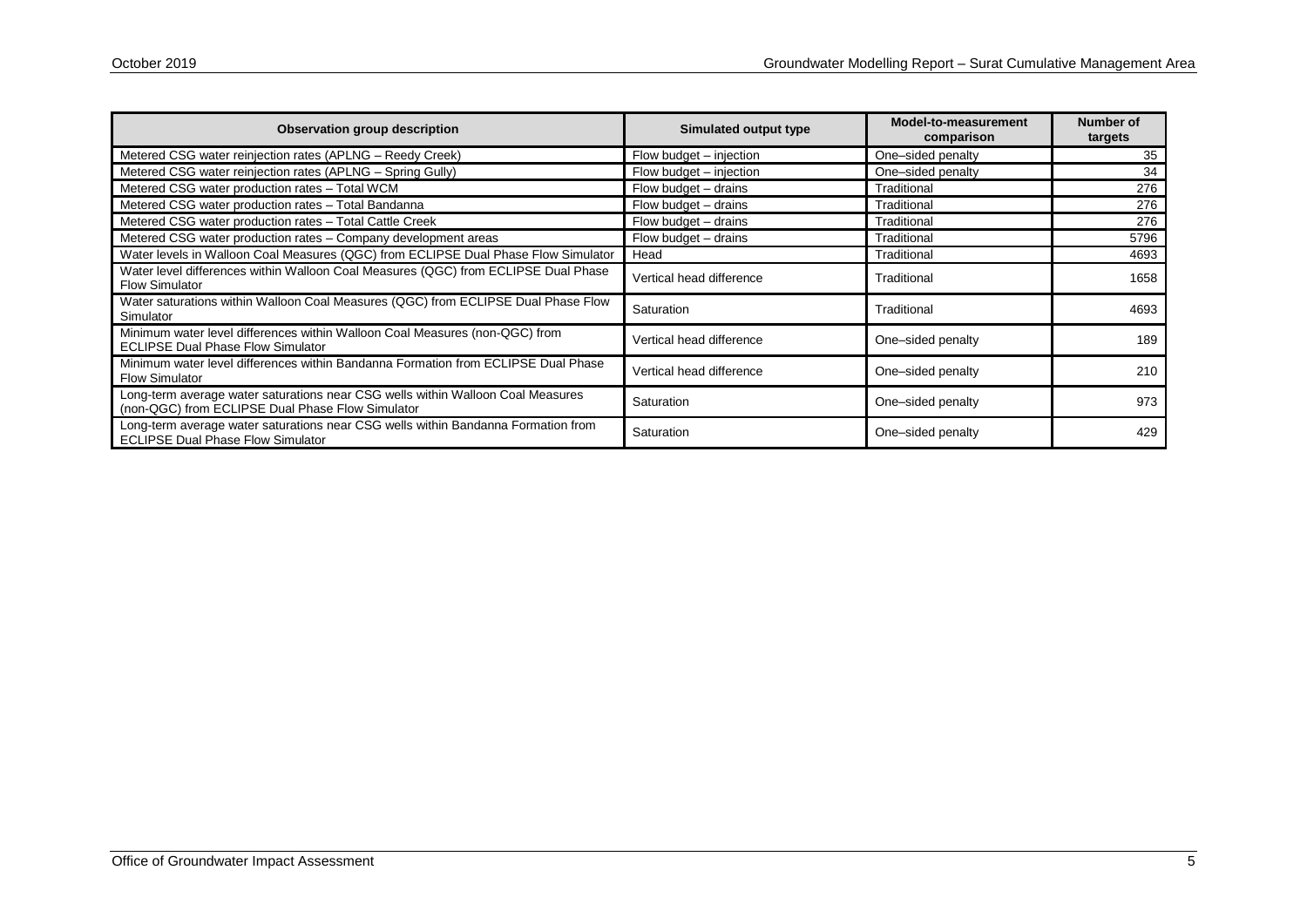### **F2 Estimable parameters**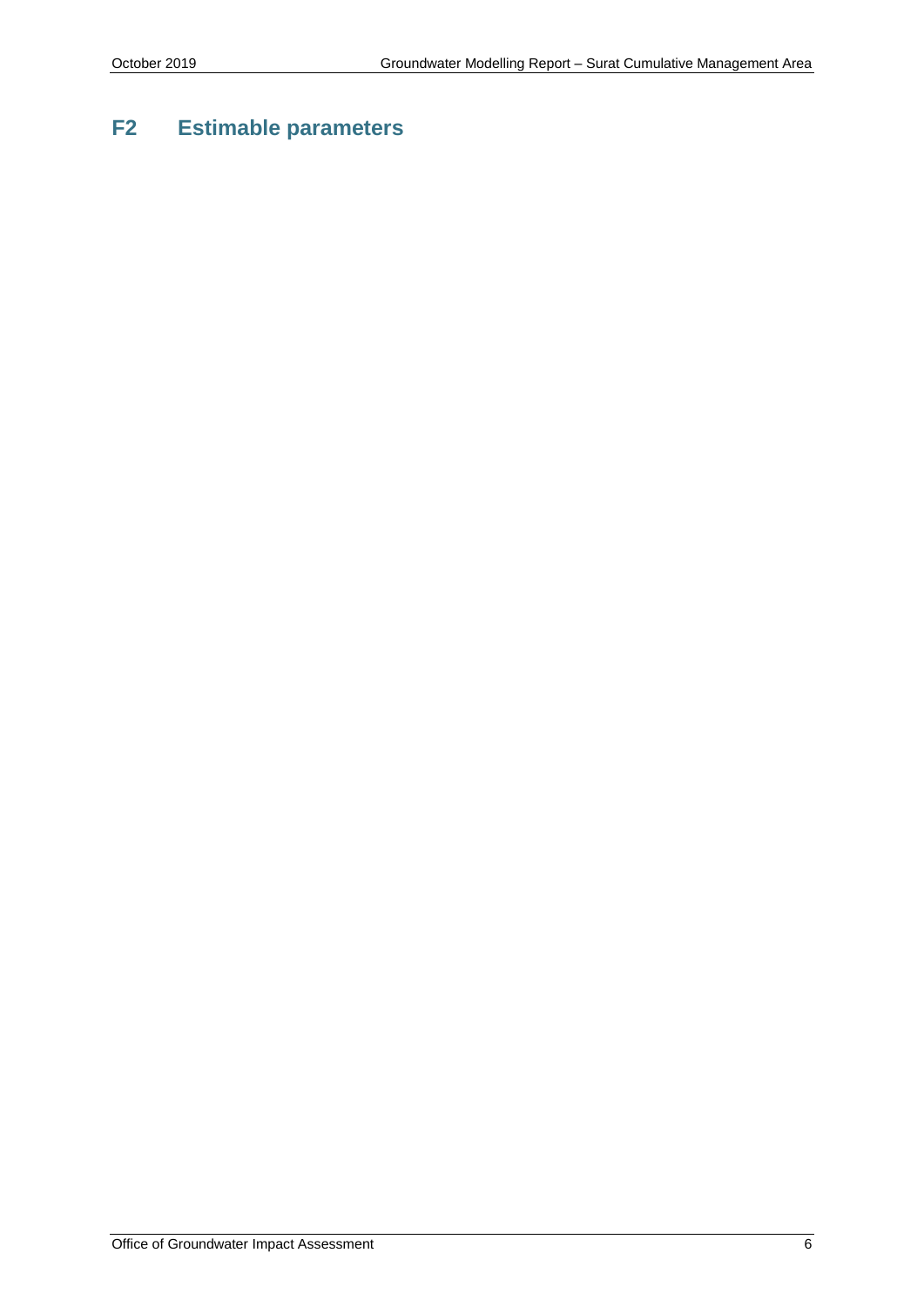| <b>Parameter</b>                                     | Parameter type | <b>Number of</b><br>parameters |
|------------------------------------------------------|----------------|--------------------------------|
| Recharge multipliers                                 | Zonal          | 24                             |
| Southern GHB conductance - layer 4                   | Pilot point    | 31                             |
| Southern GHB conductance - layer 5                   | Pilot point    | 31                             |
| Southern GHB conductance - layer 7                   | Pilot point    | 31                             |
| Southern GHB conductance - layer 9                   | Pilot point    | 30                             |
| Southern GHB conductance - layer 10                  | Pilot point    | 30                             |
| Southern GHB conductance - layer 12                  | Pilot point    | 7                              |
| Southern GHB conductance - layer 13                  | Pilot point    | 9                              |
| Southern GHB conductance - layer 14                  | Pilot point    | 13                             |
| Southern GHB conductance - layer 15                  | Pilot point    | 18                             |
| Southern GHB conductance - layer 16                  | Pilot point    | 29                             |
| Southern GHB conductance - layer 18                  | Pilot point    | 21                             |
| Southern GHB conductance - layer 19                  | Pilot point    | 21                             |
| Western GHB head - layer 4                           | Pilot point    | 33                             |
| Western GHB head - layer 5                           | Pilot point    | 35                             |
| Western GHB head - layer 7                           | Pilot point    | 36                             |
| Western GHB head - layer 9                           | Pilot point    | 34                             |
| Western GHB head - layer 10                          | Pilot point    | 34                             |
| Western GHB head - layer 12                          | Pilot point    | 10                             |
| Western GHB head - layer 13                          | Pilot point    | 14                             |
| Western GHB head - layer 14                          | Pilot point    | 17                             |
| Western GHB head - layer 15                          | Pilot point    | 27                             |
| Western GHB head - layer 16                          | Pilot point    | 36                             |
| Western GHB head - layer 18                          | Pilot point    | 29                             |
| Western GHB head - layer 19                          | Pilot point    | 29                             |
| Western GHB head - layer 21                          | Pilot point    | 5                              |
| Western GHB head - layer 23                          | Pilot point    | 11                             |
| Kx - layer 1 (excl. Condamine)                       | Zonal          | 5                              |
| Kx multiplier - layer 1 (Condamine)                  | Pilot point    | 88                             |
| Kx multiplier - layer 1 (Other surficial units)      | Pilot point    | 417                            |
| $Kx - layer 3$                                       | Pilot point    | 105                            |
| $\overline{Kx}$ – layer 4                            | Pilot point    | 111                            |
| $Kx - layer 5$                                       | Pilot point    | 118                            |
| $Kx - layer 7$                                       | Pilot point    | 128                            |
| $Kx - layer 8$                                       | Pilot point    | 240                            |
| Kx-layer 9                                           | Pilot point    | 304                            |
| $Kx - layer 10$                                      | Pilot point    | 306                            |
| $Kx - layer 12$                                      | Pilot point    | 274                            |
| Kx - layer 15 (layer 13 and 14 are tied to layer 15) | Pilot point    | 342                            |
| $Kx - layer 16$                                      | Pilot point    | 358                            |
| $Kx - layer 17$                                      | Pilot point    | 291                            |
| $Kx - layer 18$                                      | Pilot point    | 400                            |
| $Kx - layer 19$                                      | Pilot point    | 396                            |
| $Kx - layer 20$                                      | Pilot point    | 288                            |
| $Kx - layer 21$                                      | Pilot point    | 182                            |
| $Kx - layer 22$                                      | Pilot point    | 292                            |
| $Kx - layer 23$                                      | Pilot point    | 262                            |
| $Kx - layer 25$                                      | Pilot point    | 117                            |

|  |  | Table F2-1 Summary of estimable parameters for steady state and transient simulation |  |  |  |
|--|--|--------------------------------------------------------------------------------------|--|--|--|
|--|--|--------------------------------------------------------------------------------------|--|--|--|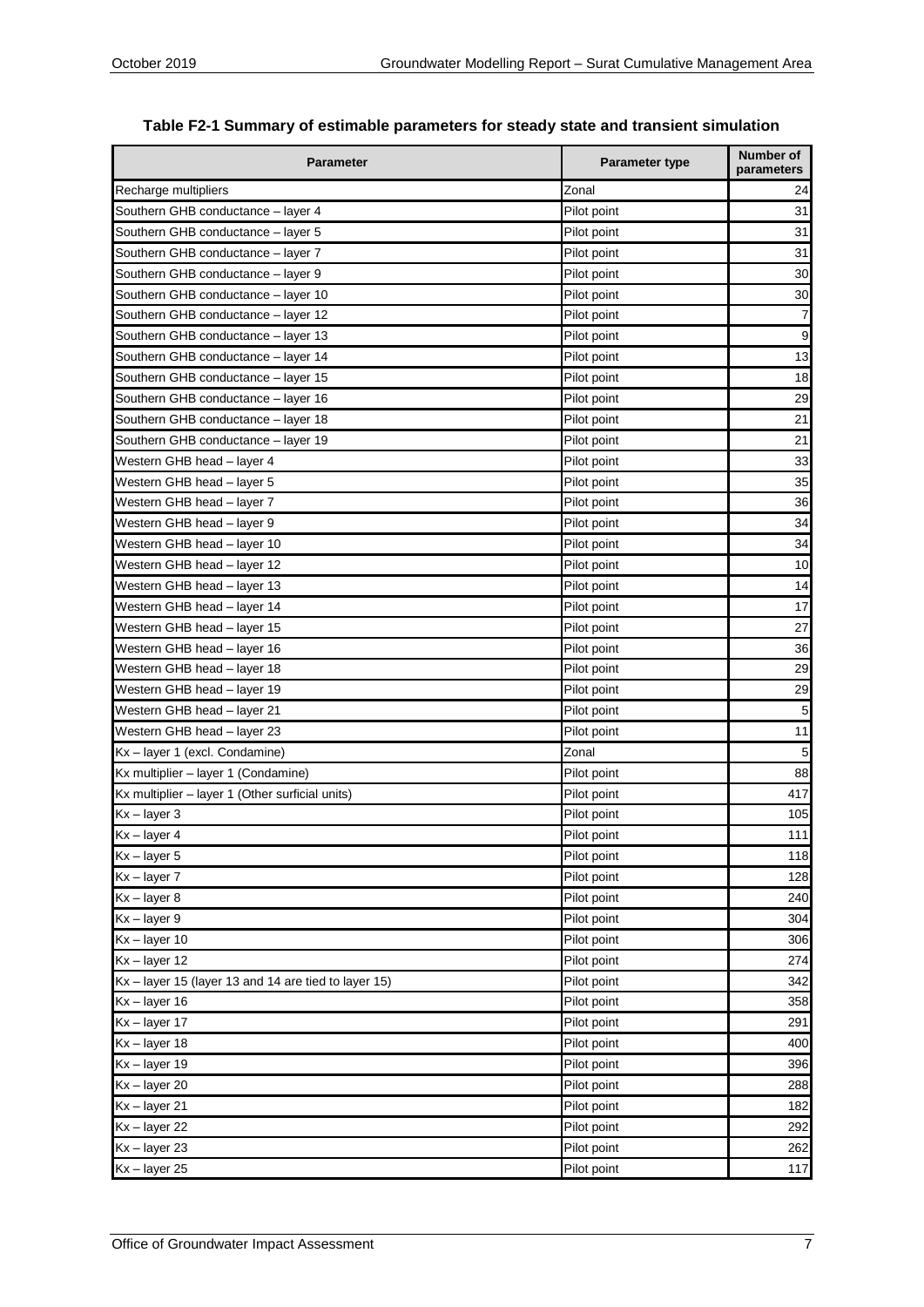| <b>Parameter</b>                                                             | <b>Parameter type</b> | Number of<br>parameters |
|------------------------------------------------------------------------------|-----------------------|-------------------------|
| Kx-layer 27                                                                  | Pilot point           | 145                     |
| $Kx - layer 28$                                                              | Pilot point           | 148                     |
| $Kx - layer 29$                                                              | Pilot point           | 143                     |
| Kx-layer 31                                                                  | Pilot point           | 44                      |
| $Kx - layer 32$                                                              | Pilot point           | 44                      |
| $Kx - layer 33$                                                              | Pilot point           | 44                      |
| Vertical resistance - layer 2 (Condamine transition zone)                    | Pilot point           | 88                      |
| Kz multiplier - layer 2 (Condamine transition zone)                          | Pilot point           | 88                      |
| $Kz - layer 2$                                                               | Pilot point           | 79                      |
| $Kz - layer 6$                                                               | Pilot point           | 124                     |
| Kz multiplier - layer 11                                                     | Pilot point           | 156                     |
| Kz - layer 24                                                                | Pilot point           | 114                     |
| Kz - layer 26                                                                | Pilot point           | 124                     |
| $Kz - layer$ 30                                                              | Pilot point           | 160                     |
| $Kz - layer$ 34                                                              | Pilot point           | 59                      |
| Vertical anisotropy for Kx (Condamine transition zone)                       | Layer wide            |                         |
| Vertical anisotropy for Kx - layer 2                                         | Layer wide            |                         |
| Vertical anisotropy for $Kx - layer 6$                                       | Layer wide            |                         |
| Vertical anisotropy for Kx - layer 11                                        | Pilot point           | 156                     |
| Vertical anisotropy for Kx - layer 24                                        | Layer wide            |                         |
| Vertical anisotropy for Kx - layer 26                                        | Layer wide            |                         |
| Vertical anisotropy for Kx - layer 30                                        | Layer wide            |                         |
| Vertical anisotropy for Kx  – layer 34                                       | Layer wide            |                         |
| Vertical anisotropy for Kz - layer 1 (Condamine)                             | Pilot point           | 88                      |
| Vertical anisotropy for Kz - layer 1 (Basalt)                                | Layer wide            |                         |
|                                                                              |                       |                         |
| Vertical anisotropy for Kz - layer 1 (Main Range Volcanics)                  | Layer wide            |                         |
| Vertical anisotropy for Kz - layer 1 (Cenozoic sediments)                    | Layer wide            |                         |
| Vertical anisotropy for Kz - layer 1 (Weathered Surat/Bowen)                 | Layer wide            |                         |
| Vertical anisotropy for Kz - layer 1 (Other quaternary alluvium)             | Layer wide            |                         |
| Vertical anisotropy for Kz - layer 3                                         | Layer wide            |                         |
| Vertical anisotropy for Kz - layer 4                                         | Layer wide            |                         |
| Vertical anisotropy for Kz – layer 5                                         | Layer wide            | 1                       |
| Vertical anisotropy for Kz - layer 7                                         | Layer wide            | 1                       |
| Vertical anisotropy for Kz - layer 8                                         | Pilot point           | 240                     |
| Vertical anisotropy for Kz - layer 9                                         | Pilot point           | 304                     |
| Vertical anisotropy for Kz - layer 10                                        | Pilot point           | 306                     |
| Vertical anisotropy for Kz - layer 12                                        | Pilot point           | 274                     |
| Vertical anisotropy for Kz - layer 15 (layer 13 and 14 are tied to layer 15) | Pilot point           | 342                     |
| Vertical anisotropy for Kz - layer 16                                        | Pilot point           | 358                     |
| Vertical anisotropy for Kz - layer 17                                        | Pilot point           | 291                     |
| Vertical anisotropy for Kz - layer 18                                        | Pilot point           | 400                     |
| Vertical anisotropy for Kz - layer 19                                        | Pilot point           | 396                     |
| Vertical anisotropy for Kz - layer 20                                        | Pilot point           | 288                     |
| Vertical anisotropy for Kz - layer 21                                        | Pilot point           | 182                     |
| Vertical anisotropy for Kz - layer 22                                        | Pilot point           | 292                     |
| Vertical anisotropy for Kz - layer 23                                        | Pilot point           | 262                     |
| Vertical anisotropy for Kz – layer 25                                        | Layer wide            |                         |
| Vertical anisotropy for Kz – layer 27                                        | Pilot point           | 145                     |
| Vertical anisotropy for Kz - layer 28                                        | Pilot point           | 148                     |
| Vertical anisotropy for Kz - layer 29                                        | Pilot point           | 143                     |